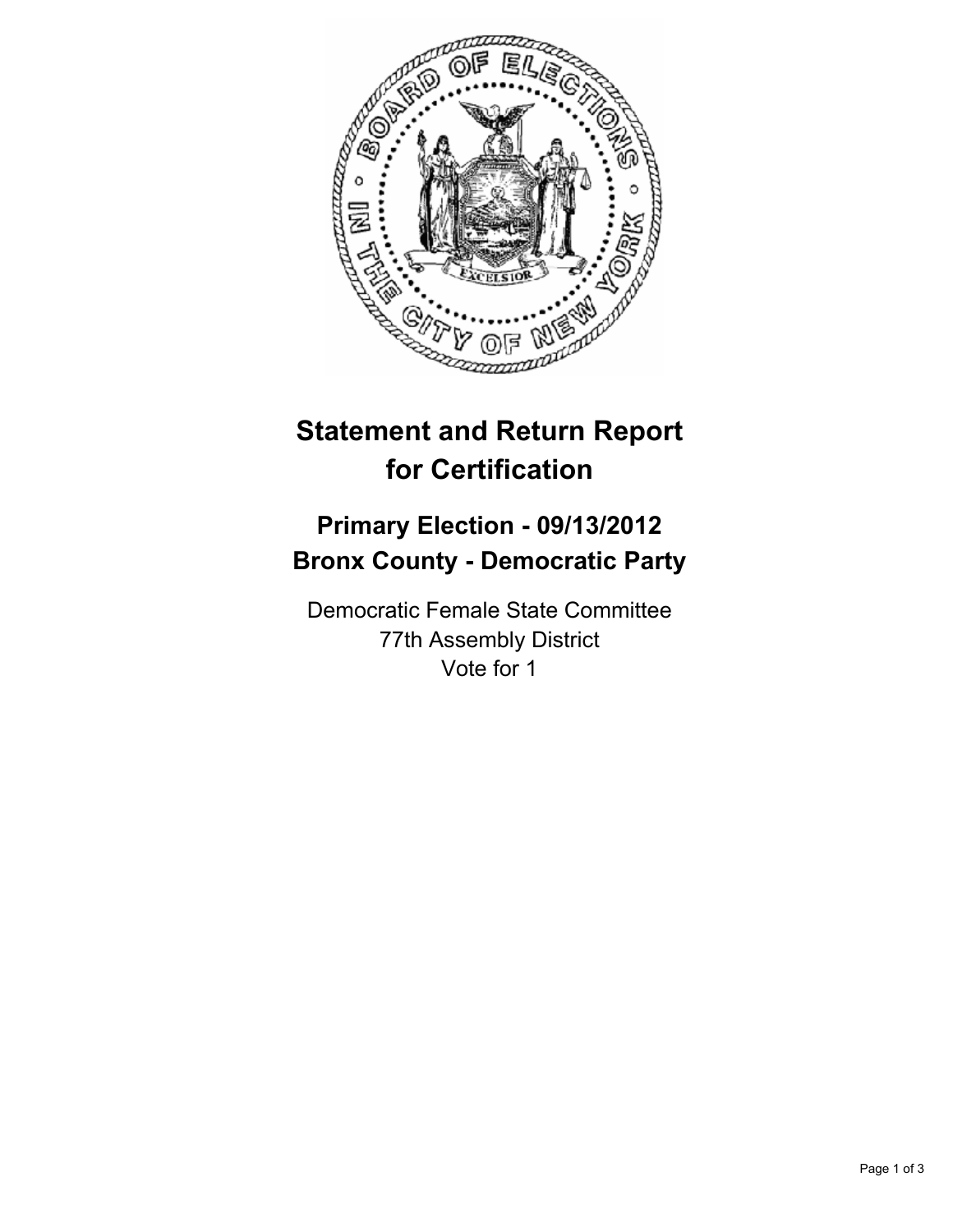

## **Assembly District 77**

| <b>PUBLIC COUNTER</b>                                    | 3,241    |
|----------------------------------------------------------|----------|
| <b>EMERGENCY</b>                                         | 0        |
| ABSENTEE/MILITARY                                        | 159      |
| FEDERAL                                                  | 0        |
| <b>SPECIAL PRESIDENTIAL</b>                              | $\Omega$ |
| <b>AFFIDAVIT</b>                                         | 157      |
| <b>Total Ballots</b>                                     | 3,557    |
| Less - Inapplicable Federal/Special Presidential Ballots | 0        |
| <b>Total Applicable Ballots</b>                          | 3,557    |
| <b>EVELYN RIVERA</b>                                     | 1,815    |
| <b>STEPHANIE GIBBS</b>                                   | 1,001    |
| <b>MARION KAUTZ</b>                                      | 141      |
| RICHARD SOTO (WRITE-IN)                                  | 1        |
| UNATTRIBUTABLE WRITE-IN (WRITE-IN)                       | 4        |
| <b>Total Votes</b>                                       | 2,962    |
| Unrecorded                                               | 595      |